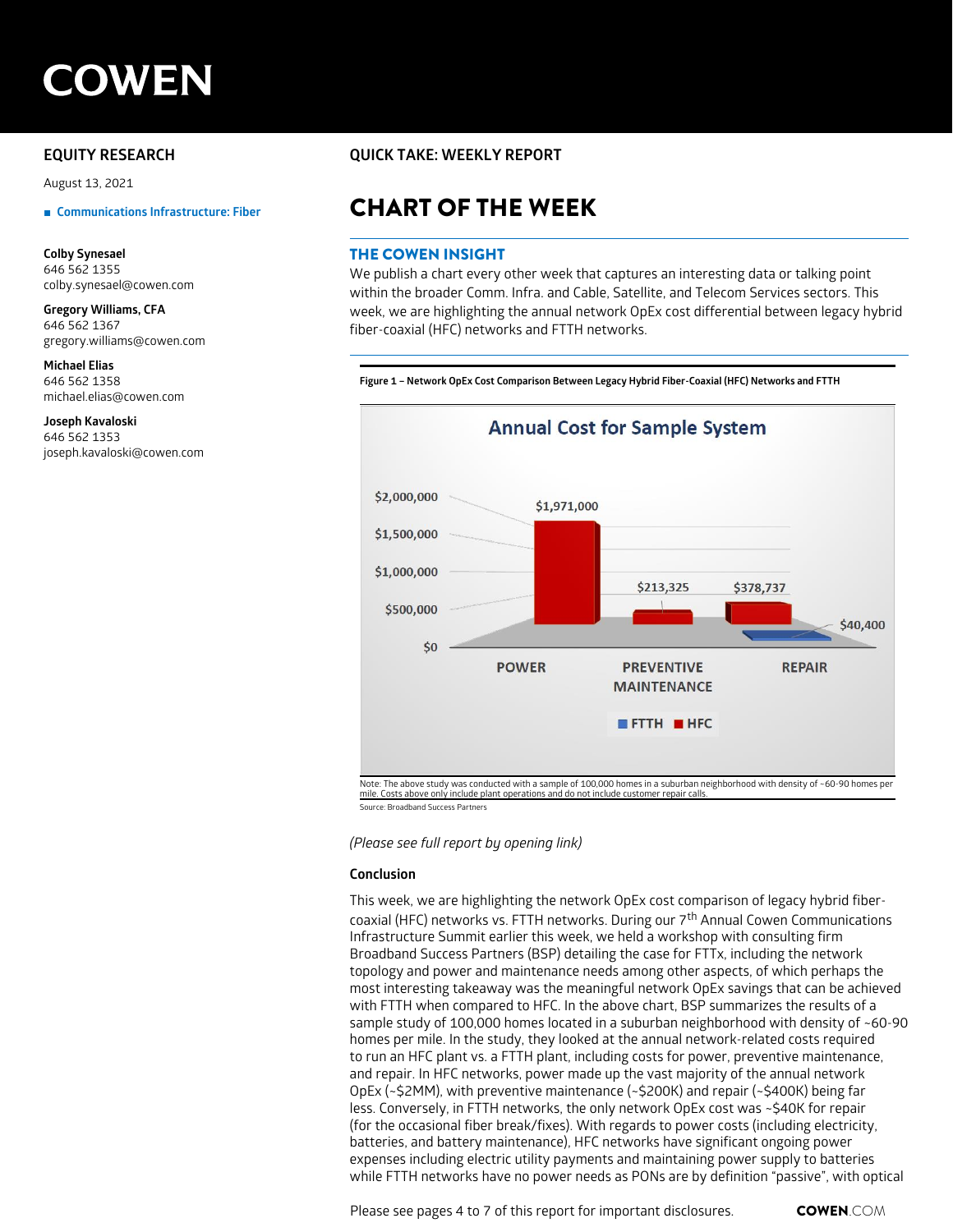line terminals (OLT) typically in the head-end (HE) feeding the outside plant, with little/no need for active electronics, and fewer "moving parts" in the field. Furthermore, given HFC networks must monitor for signal leakage, water intrusion, corrosion, and ongoing proof of performance, they carry higher preventive maintenance costs relative to FTTH plants that require no routine or preventive maintenance, thus saving another ~\$200K per annum, according to BSP. Finally, on repair costs, the sample study shows HFC networks requiring  $\sim$ \$400K per annum in repairs, while the FTTH sample costs just over \$40K, again highlighting the durability of FTTH infrastructure. All said, once installed, a fiber network requires less equipment (removing hubs, taps, and amplifiers through the network), no field power requirements, no routine maintenance, no signal leakage measurement or remediation, and has no fear of corrosion with metallic connectors the way a HFC network would. As such, Fiber networks can save operators ~\$2.5MM per 100K homes per annum in network OpEx costs, on average. Furthermore, in addition to this study, FTTH can drive meaningful savings on non-network OpEx as we've noted a potential for a 30-40% lower incident rate (fewer service calls, fewer outages, faster repair times, fewer truck rolls) that can drive an overall OpEx savings of 30-40% (we've heard as high as 50%). To that point, Altice claims that their entire ~5MM HHP FTTH business case is justified from the OpEx savings alone (no ARPU or churn benefits needed) with a payback in "only a few years". (See page 11 [linked here\)](https://cowen.bluematrix.com/links2/pdf-viewer/2430b508-da16-4f05-a3fa-f0f00ac2d03d).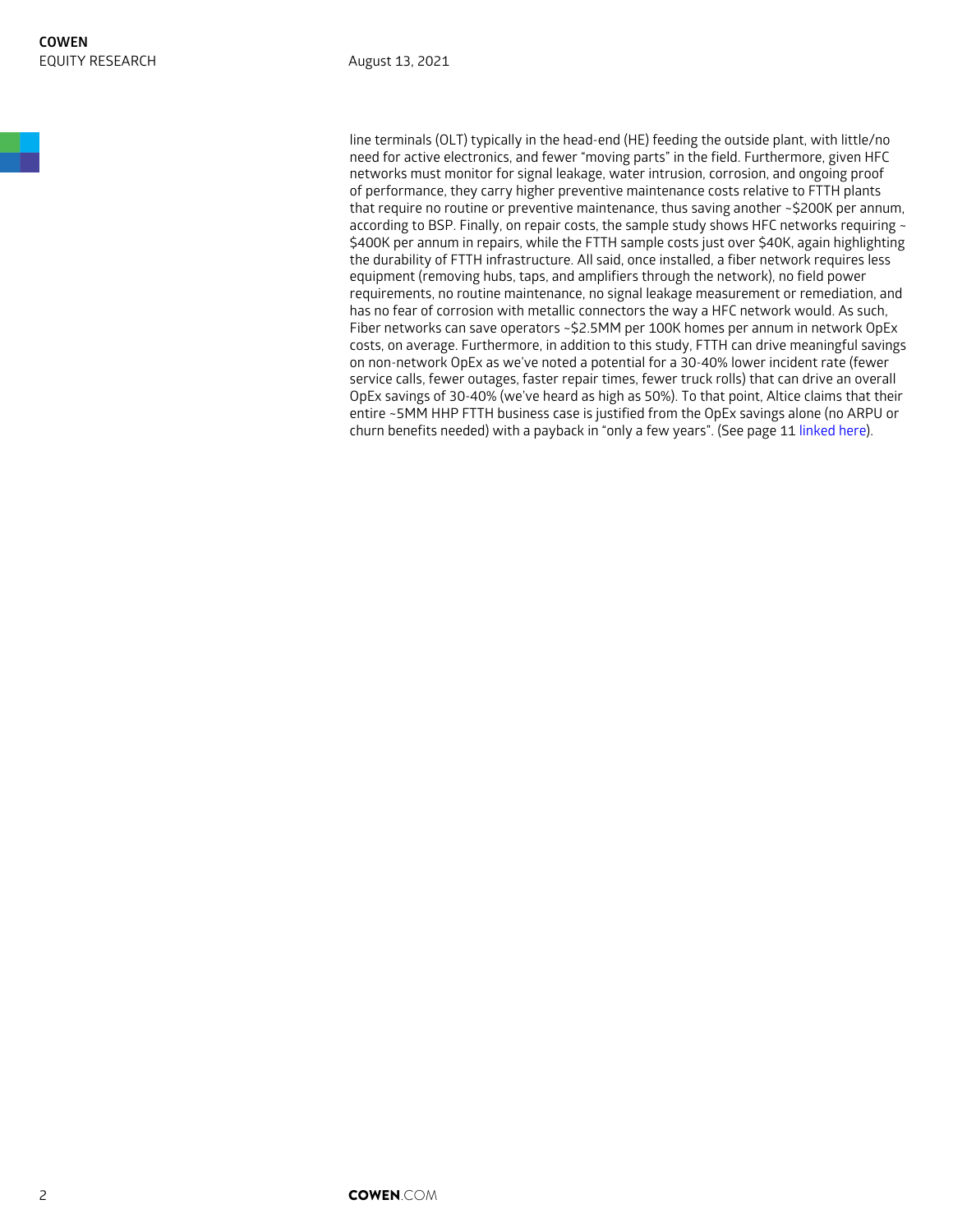#### **Comparative Analysis – Cable, Satellite, and Telecom Services**

|                              |                     |                      | <b>BASIC INFORMATION</b> |            |                         |                 |         |                        |        | <b>BASIC FINANCIALS</b>     |         |           |              |               | <b>VALUATION</b> |                             |              |                  |              |              | <b>GROWTH</b>                           |              |              |              | Margin (C2021E)    |                |                | (C2021E)       | Dividend     | Net Debt/     | Performance    |                |
|------------------------------|---------------------|----------------------|--------------------------|------------|-------------------------|-----------------|---------|------------------------|--------|-----------------------------|---------|-----------|--------------|---------------|------------------|-----------------------------|--------------|------------------|--------------|--------------|-----------------------------------------|--------------|--------------|--------------|--------------------|----------------|----------------|----------------|--------------|---------------|----------------|----------------|
| Company                      |                     | <b>Ticker Rating</b> | Price                    | Price      | <b>Mkt Cap</b>          | EV              |         | Revenue                |        | <b>EBITDA</b>               |         | FCF/Share |              | EV/Sales      | EV/EBITDA        |                             |              | <b>FCF Yield</b> |              | <b>Sales</b> |                                         |              | EBITDA       |              | Gross              | <b>EBITDA</b>  | Capex/         | D&A/           | Yield        | <b>EBITDA</b> | 2020           | 2021           |
| <b>Cable &amp; Satellite</b> |                     |                      | 8/13/2021                | Target     | SMM <sub>3</sub>        | <b>SMM</b>      |         |                        |        | C2021E C2022E C2021E C2022E | C2021E  | C2022E    |              | C2021E C2022E |                  | C2021E C2022E C2021E C2022E |              |                  |              |              | C2020 C2021E C2022E C2020 C2021E C2022E |              |              |              | Margin             | Margin         | Sales -        | <b>Sales</b>   | C2021E       | (LQA)         |                | <b>YTD</b>     |
| Altice USA                   | ATUS "              |                      | \$28.32                  | \$44.00    | 13.013                  | 39.933          | 10,086  | 10.343                 | 4.447  | 4,672                       | \$3.40  | \$4.19    | 4.0x         | 3.9x          | 9.0x             | 8.5x                        | 12.0%        | 14.8%            | 1.4%         | 1.9%         | 2.6%                                    | 3.5%         | 0.7%         | 5.1%         | 66.3%              | 44.1%          | 10.6%          | 20.7%          | <b>NM</b>    | 6.1x          | 38.5%          | $-25.2%$       |
| Cable One                    | CABO <sup></sup>    |                      | \$2,031.65               | \$2,009.00 | 13,132                  | 16,534          | 1,592   | 1.772                  | 838    | 935                         | \$50.52 | \$50.68   | 10.4x        | 9.3x          | 19.7x            | 17.7x                       | 2.5%         | 2.5%             | 13.5%        | 20.1%        | 11.3%                                   | 18.5%        | 24.3%        | 11.5%        | 71.7%              | 52.7%          | 18.4%          | 16.7%          | 0.5%         | 4.0x          | 49.7%          | $-8.8%$        |
| Charter                      | CHTR **             |                      | \$772.44                 | \$890.00   |                         | 152,013 240,752 | 51,600  | 54.661                 | 20,228 | 22.111                      | \$42.44 | \$39.21   | 4.7x         | 4.4x          | 11.9x            | 10.9x                       | 5.5%         | 5.1%             | 5.1%         | 7.3%         | 5.9%                                    | 9.9%         | 9.2%         | 9.3%         | 57.3%              | 39.2%          | 14.4%          | 18.8%          | <b>NM</b>    | 4.5x          | 36.4%          | 16.8%          |
| Comcast                      | CMCSA *             |                      | \$59.30                  | \$62.00    | 276,411 363,579         |                 | 115,666 | 124,935                | 34.803 | 38.205                      | \$2.89  | \$3.31    | 3.1x         | 2.9x          | 10.4x            | 9.5x                        | 4.9%         | 5.6%             | $-4.9%$      | 11.7%        | 8.0%                                    | $-10.0%$     | 12.9%        | 9.8%         | <b>NM</b>          | 30.1%          | 7.9%           | 11.5%          | 1.7%         | 2.4x          | 16.5%          | 13.2%          |
| Dish                         | DISH **             |                      | \$42.79                  | \$58.00    | 27.213                  | 32.624          | 17.887  | 17,229                 | 4,201  | 3.881                       | \$4.07  | \$2.48    | 1.8x         | 1.9x          | 7.8x             | 8.4x                        | 9.5%         | 5.8%             | 21.0%        | 15.4%        | $-3.7%$                                 | 47.3%        | 13.0%        | $-7.6%$      | 91.1%              | 23.5%          | 2.3%           | 4.0%           | <b>NM</b>    | 2.6x          | $-8.8%$        | 32.3%          |
| Mean                         |                     |                      |                          |            |                         |                 |         |                        |        |                             |         |           | 4.8x         | 4.5x          | 11.8x            | 11.0x                       | 6.9%         | 6.7%             | 7.2%         | 11.3%        | 4.8%                                    | 13.8%        | 12.0%        | 5.6%         | 71.6%              | 37.9%          | 10.7%          | 14.3%          | 1.1%         | 3.9x          | 26.5%          | 5.6%           |
| Median                       |                     |                      |                          |            |                         |                 |         |                        |        |                             |         |           | 4.0x         | 3.9x          | 10.4x            | 9.5x                        | 5.5%         | 5.6%             | 5.1%         | 11.7%        | 5.9%                                    | 9.9%         | 12.9%        | 9.3%         | 69.0%              | 39.2%          | 10.6%          | 16.7%          | 1.1%         | 4.0x          | 36.4%          | 13.2%          |
| <b>Wireless</b>              |                     |                      |                          |            |                         |                 |         |                        |        |                             |         |           |              |               |                  |                             |              |                  |              |              |                                         |              |              |              |                    |                |                |                |              |               |                |                |
| T&TA                         |                     |                      | \$28.24                  | \$36.00    | 203.859 361.048         |                 |         | 169,669 156,740        | 52.879 | 52.248                      | \$3.66  | \$3.09    | 2.1x         | 2.3x          | 6.8x             | 6.9x                        | 13.0%        | 10.9%            | $-5.2%$      | $-1.2%$      | $-7.6%$                                 | $-8.0\%$     | $-3.1%$      | $-1.2%$      | <b>NM</b>          | 31.2%          | 9.1%           | 16.6%          | 7.4%         | 2.9x          | $-26.4%$       | $-1.8%$        |
| T-Mobile                     | <b>TMUS</b>         |                      | \$144.91                 | \$159.00   |                         | 183.493 242.206 | 80,383  | 80.556                 | 23,412 | 25,318                      | \$4.35  | \$6.64    | 3.0x         | 3.0x          | 10.3x            | 9.6x                        | 3.0%         | 4.6%             | 52.0%        | 17.5%        | 0.2%                                    | 59.4%        | 14.9%        | 8.1%         | 55.7%              | 29.1%          | 16.1%          | 16.2%          |              | 2.4x          | 72.0%          | 7.5%           |
| US Cellular                  | USM                 | <b>NR</b>            | \$31.83                  | <b>NA</b>  | 2.761                   | 4.018           | 4.169   | 4.243                  | 1.034  | 1.049                       | N/A     | N/A       | 1.0x         | 0.9x          | 3.9x             | 3.8x                        | <b>NM</b>    | <b>NM</b>        | $-0.1%$      | 3.9%         | 1.8%                                    | 7.6%         | 4.9%         | 1.5%         | 0.0%               | 24.8%          | 21.6%          | 17.4%          | <b>NM</b>    | 1.4x          | $-15.3%$       | 3.7%           |
| Verizon                      |                     | $\mathbf{1}$         | \$55.90                  |            | \$68.00 231.706 369.686 |                 |         | 134.732 131.005 48.454 |        | 49.747                      | \$4.26  | \$4.12    | 2.7x         | 2.8x          | 7.6x             | 7.4x                        | 7.6%         | 7.4%             | $-2.7%$      | 5.0%         | $-2.8%$                                 | $-0.3%$      | 3.0%         | 2.7%         | 57.9%              | 36.0%          | 14.2%          | 13.0%          | 4.5%         | 2.8x          | $-4.3%$        | $-4.9%$        |
| Mean                         |                     |                      |                          |            |                         |                 |         |                        |        |                             |         |           | 2.2x         | 2.3x          | 7.2x             | 6.9x                        | 7.9%         | 7.6%             | 11.0%        | 6.3%         | $-2.1%$                                 | 14.7%        | 4.9%         | 2.8%         | 37.9%              | 30.3%          | 15.3%          | 15.8%          | 6.0%         | 2.4x          | 6.5%           | 1.1%           |
| Median                       |                     |                      |                          |            |                         |                 |         |                        |        |                             |         |           | 2.4x         | 2.6x          | 7.2x             | 7.2x                        | 7.6%         | 7.4%             | $-1.4%$      | 4.4%         | $-1.3%$                                 | 3.7%         | 3.9%         | 2.1%         | 55.7%              | 30.1%          | 15.2%          | 16.4%          | 6.0%         | 2.6x          | $-9.8%$        | 1.0%           |
|                              |                     |                      |                          |            |                         |                 |         |                        |        |                             |         |           |              |               |                  |                             |              |                  |              |              |                                         |              |              |              |                    |                |                |                |              |               |                |                |
| <b>Competitive</b>           |                     |                      |                          |            |                         |                 |         |                        |        |                             |         |           |              |               |                  |                             |              |                  |              |              |                                         |              |              |              |                    |                |                |                |              |               |                |                |
| Cogent                       | CCOI ·              |                      | \$73.28                  | \$82.00    | 3,422                   | 4,246           | 594     | 630                    | 229    | 250                         | \$1.80  | \$2.35    | 7.2x         | 6.7x          | 18.5x            | 17.0x                       | 2.5%         | 3.2%             | 4.0%         | 4.5%         | 6.1%                                    | 7.7%         | 7.0%         | 9.1%         | 62.3%              | 38.6%          | 9.8%           | 14.7%          | 4.3%         | 3.6x          | $-9.0%$        | 22.4%          |
| <b>Consolidated Comm</b>     | (CNSL **<br>UNIT ** |                      | \$9.06                   | \$7.00     | 1.012                   | 2,883           | 1,294   | 1,258                  | 509    | 490                         | (S0.84) | (S0.52)   | 2.2x         | 2.3x          | 5.7x             | 5.9x                        | <b>NM</b>    | <b>NM</b>        | $-2.4%$      | $-0.8%$      | $-2.8%$                                 | 1.1%         | $-3.8%$      | $-3.6%$      | 56.0%              | 39.3%          | 16.7%          | 24.9%          | <b>NM</b>    | 3.7x          | 26.0%          | 85.2%          |
| Uniti Group<br>Mean          |                     |                      | \$13.13                  | \$15.00    | 3,476                   | 8,890           | 1,087   | 1,120                  | 858    | 882                         | \$0.59  | \$0.51    | 8.2x<br>5.9x | 7.9x<br>5.7x  | 10.4x<br>11.5x   | 10.1x<br>11.0x              | 4.5%<br>3.5% | 3.8%<br>3.5%     | 0.9%<br>0.8% | 1.9%<br>1.9% | 3.0%<br>2.1%                            | 0.8%<br>3.2% | 4.8%<br>2.6% | 2.8%<br>2.7% | <b>NM</b><br>59.2% | 78.9%<br>52.3% | 29.7%<br>18.7% | 30.9%<br>23.5% | 4.6%<br>4.4% | 6.3x<br>4.5x  | 42.9%<br>20.0% | 11.9%<br>39.8% |
| Median                       |                     |                      |                          |            |                         |                 |         |                        |        |                             |         |           | 7.2x         | 6.7x          | 10.4x            | 10.1x                       | 3.5%         | 3.5%             | 0.9%         | 1.9%         | 3.0%                                    | 1.1%         | 4.8%         | 2.8%         | 59.2%              | 39.3%          | 16.7%          | 24.9%          | 4.4%         | 3.7x          | 26.0%          | 22.4%          |
|                              |                     |                      |                          |            |                         |                 |         |                        |        |                             |         |           |              |               |                  |                             |              |                  |              |              |                                         |              |              |              |                    |                |                |                |              |               |                |                |
| <b>LECs</b>                  |                     |                      |                          |            |                         |                 |         |                        |        |                             |         |           |              |               |                  |                             |              |                  |              |              |                                         |              |              |              |                    |                |                |                |              |               |                |                |
| Cincinnati Bell              | CBB                 | <b>NR</b>            | \$15.46                  |            | 787                     | 2.747           | 1,652   | 1.661                  | 425    | 425                         | N/A     | N/A       | 1.7x         | 1.7x          | 6.5x             | 6.5x                        | <b>NM</b>    | <b>NM</b>        | 0.0%         | 7.5%         | 0.5%                                    | 0.9%         | 3.7%         | $-0.1%$      | <b>NM</b>          | 25.7%          | 14.4%          | <b>NA</b>      | <b>NM</b>    | 5.0x          | 34.6%          | 47.7%          |
| Lumen                        | LUMN "              |                      | \$12.23                  | \$13.00    | 13.367                  | 43.601          | 19.676  | 17.495                 | 8.405  | 7.218                       | \$2.79  | \$0.80    | 2.2x         | 2.5x          | 5.2x             | 6.0x                        | 22.9%        | 6.5%             | $-3.5%$      | $-5.0%$      | $-11.1%$                                | $-4.5%$      | $-3.0%$      | $-14.1%$     | 57.1%              | 42.7%          | 18.0%          | 22.7%          | 8.2%         | 3.6x          | $-12.8%$       | $-7.5%$        |
| <b>Frontier Comm</b>         | FYBR *              |                      | \$30.17                  | \$42.00    | 7.844                   | 13.873          | 6.468   | 5.942                  | 2.497  | 2.095                       | \$4.00  | \$1.36    | 2.1x         | 2.3x          | 5.6x             | 6.6x                        | 13.3%        | 4.5%             | $-14.1%$     | $-7.1%$      | $-8.1%$                                 | $-16.9%$     | $-9.9%$      | $-16.1%$     | <b>NM</b>          | 38.6%          | 27.3%          | 20.1%          | <b>NM</b>    | 2.4x          | <b>NM</b>      | 0.6%           |
|                              | ms                  | NR.                  | \$20.50                  |            | 2.202                   | 4.162           | 5.412   | 5.500                  | 1.372  | 1.367                       | (S2.71) | (S1.94)   | 0.8x         | 0.8x          | 3.0x             | 3.0x                        | <b>NM</b>    | <b>NM</b>        | 1.4%         | 3.2%         | 1.6%                                    | 14.9%        | 1.3%         | $-0.4%$      | <b>NM</b>          | 25.4%          | 23.2%          | 17.7%          | <b>NM</b>    | 1.6x          | $-21.9%$       | $-19.4%$       |
| Mean                         |                     |                      |                          |            |                         |                 |         |                        |        |                             |         |           | 1.7x         | 1.8x          | 5.1x             | 5.5x                        | 18.1%        | 5.5%             | $-4.0%$      | $-0.3%$      | $-4.3%$                                 | $-1.4%$      | $-2.0%$      | $-7.7%$      | 57.1%              | 33.1%          | 20.7%          | 20.2%          | 8.2%         | 3.1x          | 5.8%           | 5.3%           |
| Median                       |                     |                      |                          |            |                         |                 |         |                        |        |                             |         |           | 1.9x         | 2.0x          | 5.4x             | 6.3x                        | 18.1%        | 5.5%             | $-1.7%$      | $-0.9%$      | $-3.8%$                                 | $-1.8%$      | $-0.8%$      | $-7.3%$      | 57.1%              | 32.2%          | 20.6%          | 20.1%          | 8.2%         | 3.0x          | 5.3%           | $-3.4%$        |
|                              |                     |                      |                          |            |                         |                 |         |                        |        |                             |         |           |              |               |                  |                             |              |                  |              |              |                                         |              |              |              |                    |                |                |                |              |               |                |                |
|                              |                     |                      |                          |            |                         |                 |         |                        |        |                             |         |           | 6.4x         | 5.9x          | 14.8x            | 12.7x                       | 7.7%         | 4.8%             | 9.3%         | 8.4%         | 5.1%                                    | 11.7%        | $-197.0%$    | 14.0%        | 57.8%              | 38.3%          | 34.6%          | 20.9%          | 3.5%         | 4.5x          | 29.4%          | 6.7%           |
| <b>Cable/Telco Services</b>  |                     |                      |                          |            |                         |                 |         |                        |        |                             |         |           | 3.7x         | 3.6x          | 9.1x             | 8.8x                        | 8.0%         | 6.4%             | 5.4%         | 6.2%         | 0.9%                                    | 9.9%         | 6.0%         | 2.2%         | 57.5%              | 37.4%          | 15.1%          | 17.6%          | 4.5%         | 3.5x          | 14.5%          | 11.5%          |
|                              |                     |                      |                          |            |                         |                 |         |                        |        |                             |         |           |              |               |                  |                             |              |                  |              |              |                                         |              |              |              |                    |                |                |                |              |               |                |                |
| <b>Market Indices</b>        |                     |                      |                          |            |                         |                 |         |                        |        |                             |         |           |              |               |                  |                             |              |                  |              |              |                                         |              |              |              |                    |                |                |                |              |               |                |                |

1 = Outperform, 2 = Market Perform, 3 = Underperform, NR = Not Rated \* Covered by Colby Synesael, \*\*Covered by Gregory Williams

Source: Company data, Thomson Reuters, Cowen and Company estimates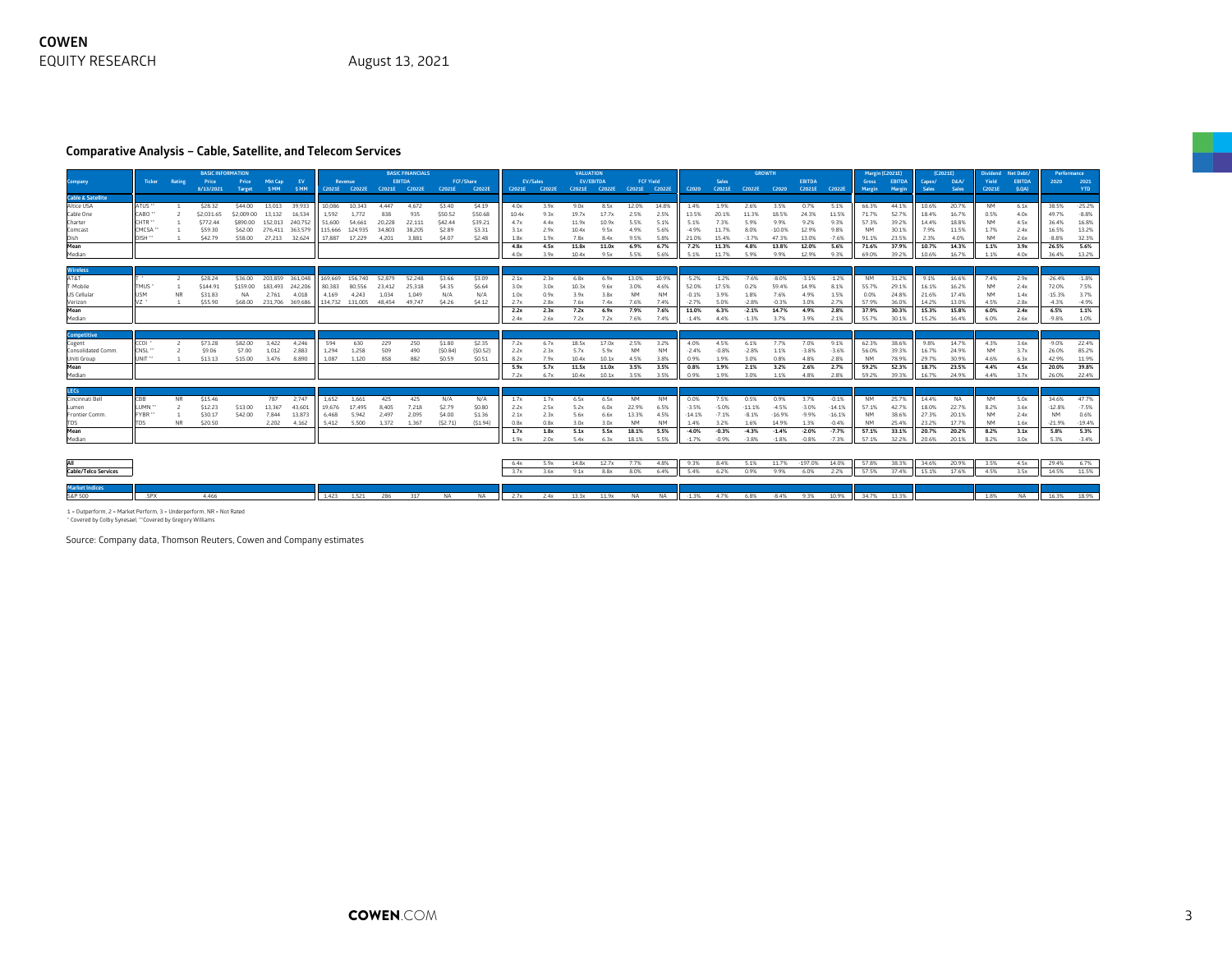#### **VALUATION METHODOLOGY AND RISKS**

#### **Valuation Methodology**

#### **Communications Infrastructure:**

Our valuation methodology consists of an absolute and relative value approach. We arrive at a fair value utilizing either 1) a five-year discounted cash flow (DCF), 2) a segmented sumof-parts (SOP) analysis, or 3) a segmented hybrid valuation using both a SOP and a NAV analysis. Our relative value approach takes into account EV/EBITDA, EV/FRE, P/FFO, P/ AFFO, dividend yield, cap rates, P/FCF, P/FRE, and when applicable P/E.

#### **Investment Risks**

#### **Communications Infrastructure:**

Risks Include: (1) Communication Infrastructure stocks can be more sensitive to movements (or expectation of movements) in interest rates with higher/lower rates often leading to an outsized decrease/increase in stock price; (2) rapidly changing/disruptive technology, new product/service offerings, and evolving industry/technology standards could have an impact on demand and/or pricing; and (3) deterioration in the macro environment both domestically and internationally could lead to a reduction in demand and a consequent impact on valuation multiples.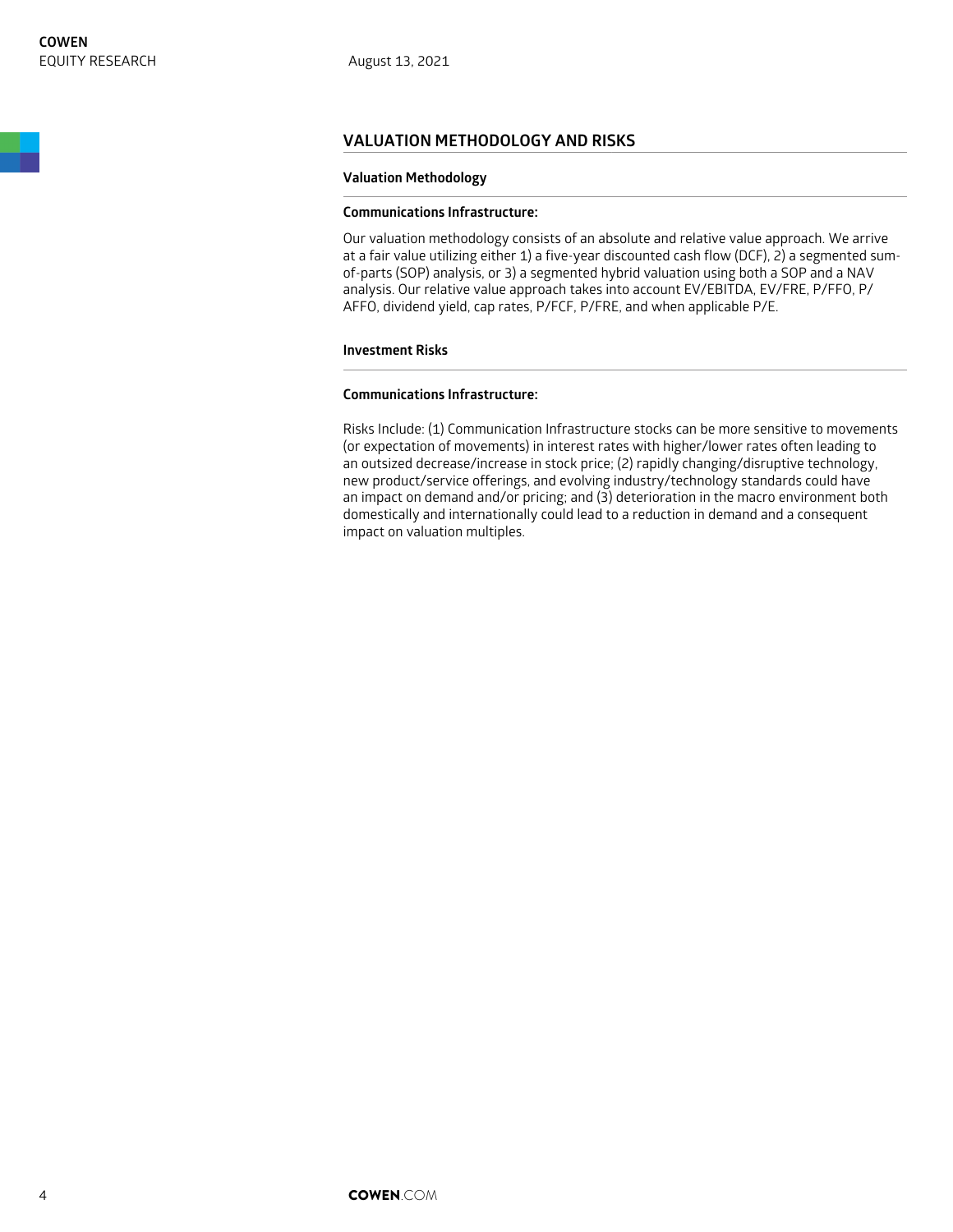## ADDENDUM

#### **Analyst Certification**

Each author of this research report hereby certifies that (i) the views expressed in the research report accurately reflect his or her personal views about any and all of the subject securities or issuers, and (ii) no part of his or her compensation was, is, or will be related, directly or indirectly, to the specific recommendations or views expressed in this report.

#### **Important Disclosures**

This report constitutes a compendium report (covers six or more subject companies). As such, Cowen and Company, LLC chooses to provide specific disclosures for the companies mentioned by reference. To access current disclosures for the all companies in this report, clients should refer to<https://cowen.bluematrix.com/sellside/Disclosures.action> or contact your Cowen and Company, LLC representative for additional information.

Cowen and Company, LLC compensates research analysts for activities and services intended to benefit the firm's investor clients. Individual compensation determinations for research analysts, including the author(s) of this report, are based on a variety of factors, including the overall profitability of the firm and the total revenue derived from all sources, including revenues from investment banking, sales and trading or principal trading revenues. Cowen and Company, LLC does not compensate research analysts based on specific investment banking transactions or specific sales and trading or principal trading revenues.

#### **Disclaimer**

Our research reports are simultaneously available to all clients are on our client website. Research reports are for our clients only. Not all research reports are disseminated, e-mailed or made available to third-party aggregators. Cowen and Company, LLC is not responsible for the redistribution of research by third party aggregators. Selected research reports are available in printed form in addition to an electronic form. All published research reports can be obtained on the firm's client website, [https://cowenlibrary.bluematrix.com/client/](https://cowenlibrary.bluematrix.com/client/library.jsp) [library.jsp](https://cowenlibrary.bluematrix.com/client/library.jsp).

The information, opinions, estimates and forecasts are as of the date of this report and subject to change without prior notification. We seek to update our research as appropriate, but various regulations may prevent us from doing so. Research reports are published at irregular intervals as appropriate in the analyst's judgement.

Further information on subject securities may be obtained from our offices. This research report is published solely for information purposes, and is not to be construed as an offer to sell or the solicitation of an offer to buy any security in any state where such an offer or solicitation would be illegal. Other than disclosures relating to Cowen and Company, LLC, the information herein is based on sources we believe to be reliable but is not guaranteed by us and does not purport to be a complete statement or summary of the available data. Any opinions expressed herein are statements of our judgment on this date and are subject to change without notice. The opinions and recommendations herein do not take into account individual client circumstances, objectives or needs and are not intended as recommendations of investment strategy. The recipients of this report must make their own independent decisions regarding any securities subject to this research report. In some cases, securities and other financial instruments may be difficult to value or sell and reliable information about the value or risks related to the security or financial instrument may be difficult to obtain. To the extent that this report discusses any legal proceedings or issues, it has not been prepared to express or intended to express any legal conclusion, opinion or advice. Our salespeople, traders and other professionals may provide oral or written market commentary or trading strategies to our clients that reflect opinions that are contrary to the opinions expressed in our research. Our principal trading area and investing businesses may make investment decisions that are inconsistent with recommendations or views expressed in our research. Cowen and Company, LLC maintains physical, electronic and procedural information barriers to address the flow of information between and among departments within Cowen and Company, LLC in order to prevent and avoid conflicts of interest with respect to analyst recommendations.

For important disclosures regarding the companies that are the subject of this research report, please contact Compliance Department, Cowen and Company, LLC, 599 Lexington Avenue, 20th Floor, New York, NY 10022. In addition, the same important disclosures, with the exception of the valuation methods and risks, are available on the Firm's disclosure website at <https://cowen.bluematrix.com/sellside/Disclosures.action>.

**Equity Research Price Targets:** Cowen and Company, LLC assigns price targets on all companies covered in equity research unless noted otherwise. The equity research price target for an issuer's stock represents the value that the analyst reasonably expects the stock to reach over a performance period of twelve months. Any price targets in equity securities in this report should be considered in the context of all prior published Cowen and Company, LLC equity research reports (including the disclosures in any such equity report or on the Firm's disclosure website), which may or may not include equity research price targets, as well as developments relating to the issuer, its industry and the financial markets. For equity research price target valuation methodology and risks associated with the achievement of any given equity research price target, please see the analyst's equity research report publishing such targets.

**Cowen Cross-Asset Research:** Due to the nature of the fixed income market, the issuers or debt securities of the issuers discussed in "Cowen Cross-Asset Research" reports do not assign ratings and price targets and may not be continuously followed. Accordingly, investors must regard such branded reports as providing stand-alone analysis and reflecting the analyst's opinion as of the date of the report and should not expect continuing analysis or additional reports relating to such issuers or debt securities of the issuers.

From time to time "Cowen Cross-Asset Research" analysts provide investment recommendations on securities that are the subject of this report. These recommendations are intended only as of the time and date of publication and only within the parameters specified in each individual report. "Cowen Cross-Asset Research" investment recommendations are made strictly on a case-by-case basis, and no recommendation is provided as part of an overarching rating system or other set of consistently applied benchmarks. The views expressed in "Cross-Asset Research" report may differ from the views offered in the firm's equity research reports prepared for our clients.

**Notice to UK Investors:** This publication is produced by Cowen and Company, LLC which is regulated in the United States by FINRA. It is to be communicated only to persons of a kind described in Articles 19 and 49 of the Financial Services and Markets Act 2000 (Financial Promotion) Order 2005. It must not be further transmitted to any other person without our consent.

**Notice to European Union Investors:** Individuals producing recommendations are required to obtain certain licenses by the Financial Regulatory Authority (FINRA). You can review the author's current licensing status and history, employment history and, if any, reported regulatory, customer dispute, criminal and other matters via "Brokercheck by FINRA" at [http://](http://brokercheck.finra.org/) [brokercheck.finra.org/](http://brokercheck.finra.org/). An individual's licensing status with FINRA should not be construed as an endorsement by FINRA. General biographical information is also available for each Research Analyst at www.cowen.com.

Additionally, the complete preceding 12-month recommendations history related to recommendation in this research report is available at [https://cowen.bluematrix.com/sellside/](https://cowen.bluematrix.com/sellside/Disclosures.action) [Disclosures.action](https://cowen.bluematrix.com/sellside/Disclosures.action)

The recommendation contained in this report was produced at August 13, 2021, 16:07 ET. and disseminated at August 13, 2021, 16:07 ET.

#### **Copyright, User Agreement and other general information related to this report**

© 2021 Cowen and Company, LLC. All rights reserved. Member NYSE, FINRA and SIPC. This research report is prepared for the exclusive use of Cowen clients and may not be reproduced, displayed, modified, distributed, transmitted or disclosed, in whole or in part, or in any form or manner, to others outside your organization without the express prior written consent of Cowen. Cowen research reports are distributed simultaneously to all clients eligible to receive such research reports. Any unauthorized use or disclosure is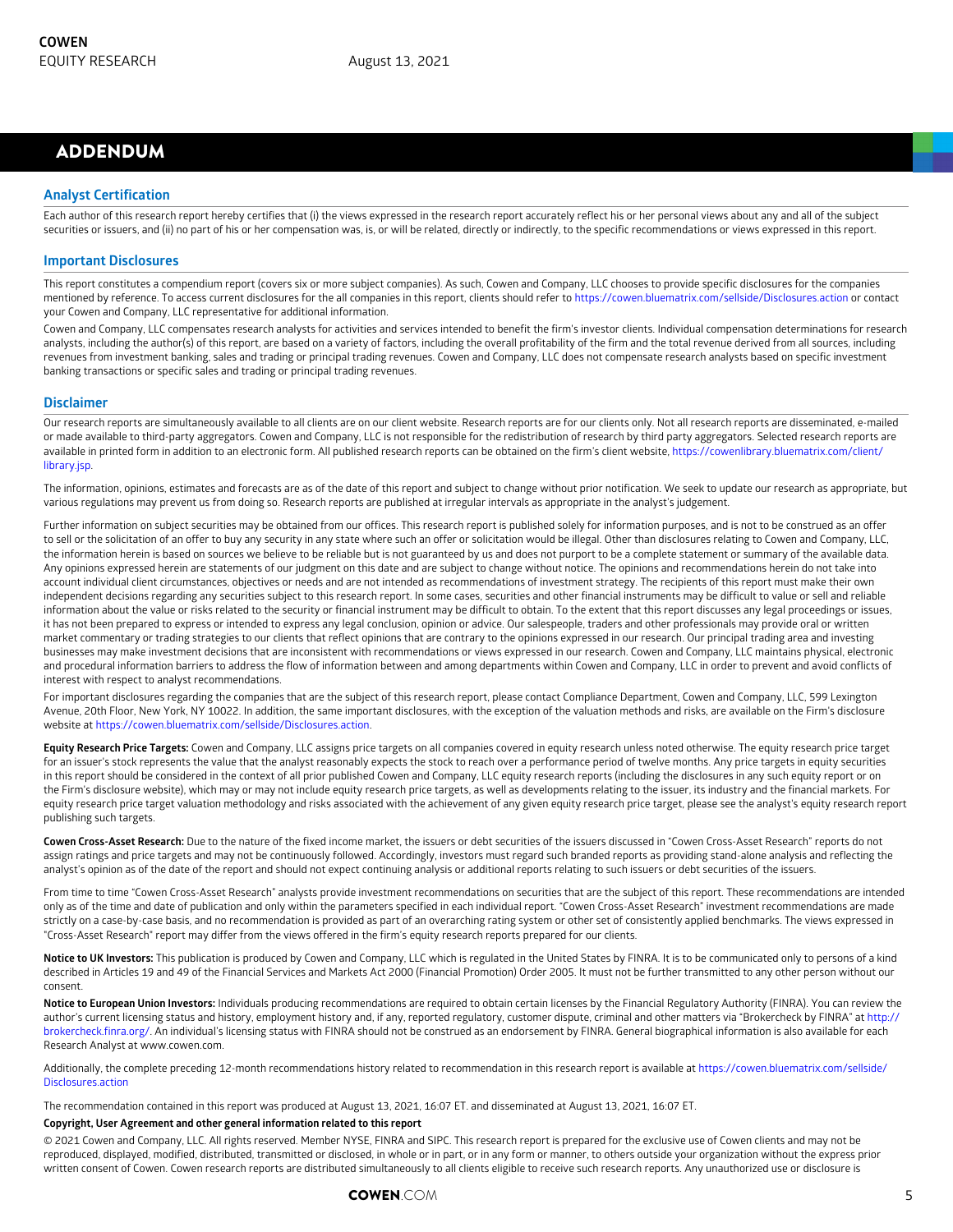prohibited. Receipt and/or review of this research constitutes your agreement not to reproduce, display, modify, distribute, transmit, or disclose to others outside your organization. All Cowen trademarks displayed in this report are owned by Cowen and may not be used without its prior written consent.

**Cowen and Company, LLC. New York** 646 562 1010 **Boston** 617 946 3700 **San Francisco** 415 646 7200 **Chicago** 312 577 2240 **Cleveland** 440 331 3531 **Atlanta** 866 544 7009 **Stamford** 646 616 3000 **Washington, D.C.** 202 868 5300 **London** (affiliate) 44 207 071 7500

#### **COWEN AND COMPANY EQUITY RESEARCH RATING DEFINITIONS**

**Outperform (1):** The stock is expected to achieve a total positive return of at least 15% over the next 12 months

**Market Perform (2):** The stock is expected to have a total return that falls between the parameters of an Outperform and Underperform over the next 12 months

**Underperform (3):** Stock is expected to achieve a total negative return of at least 10% over the next 12 months

**Assumption:** The expected total return calculation includes anticipated dividend yield

#### **Cowen and Company Equity Research Rating Distribution**

#### **Distribution of Ratings/Investment Banking Services (IB) as of 06/30/21**

| Rating   | Count | <b>Ratings Distribution</b> | Count | <b>IB Services/Past 12 Months</b> |
|----------|-------|-----------------------------|-------|-----------------------------------|
| Buy (a)  | 579   | 69.84%                      | 185   | 31.95%                            |
| Hold (b) | 241   | 29.07%                      | 20    | 8.30%                             |
| Sell (c) |       | .09%                        |       | 0.00%                             |

(a) Corresponds to "Outperform" rated stocks as defined in Cowen and Company, LLC's equity research rating definitions. (b) Corresponds to "Market Perform" as defined in Cowen and Company, LLC's equity research ratings definitions. (c) Corresponds to "Underperform" as defined in Cowen and Company, LLC's equity research ratings definitions. Cowen and Company Equity Research Rating Distribution Table does not include any company for which the equity research rating is currently suspended or any debt security followed by Cowen Credit Research and Trading.

Note: "Buy", "Hold" and "Sell" are not terms that Cowen and Company, LLC uses in its ratings system and should not be construed as investment options. Rather, these ratings terms are used illustratively to comply with FINRA regulation.